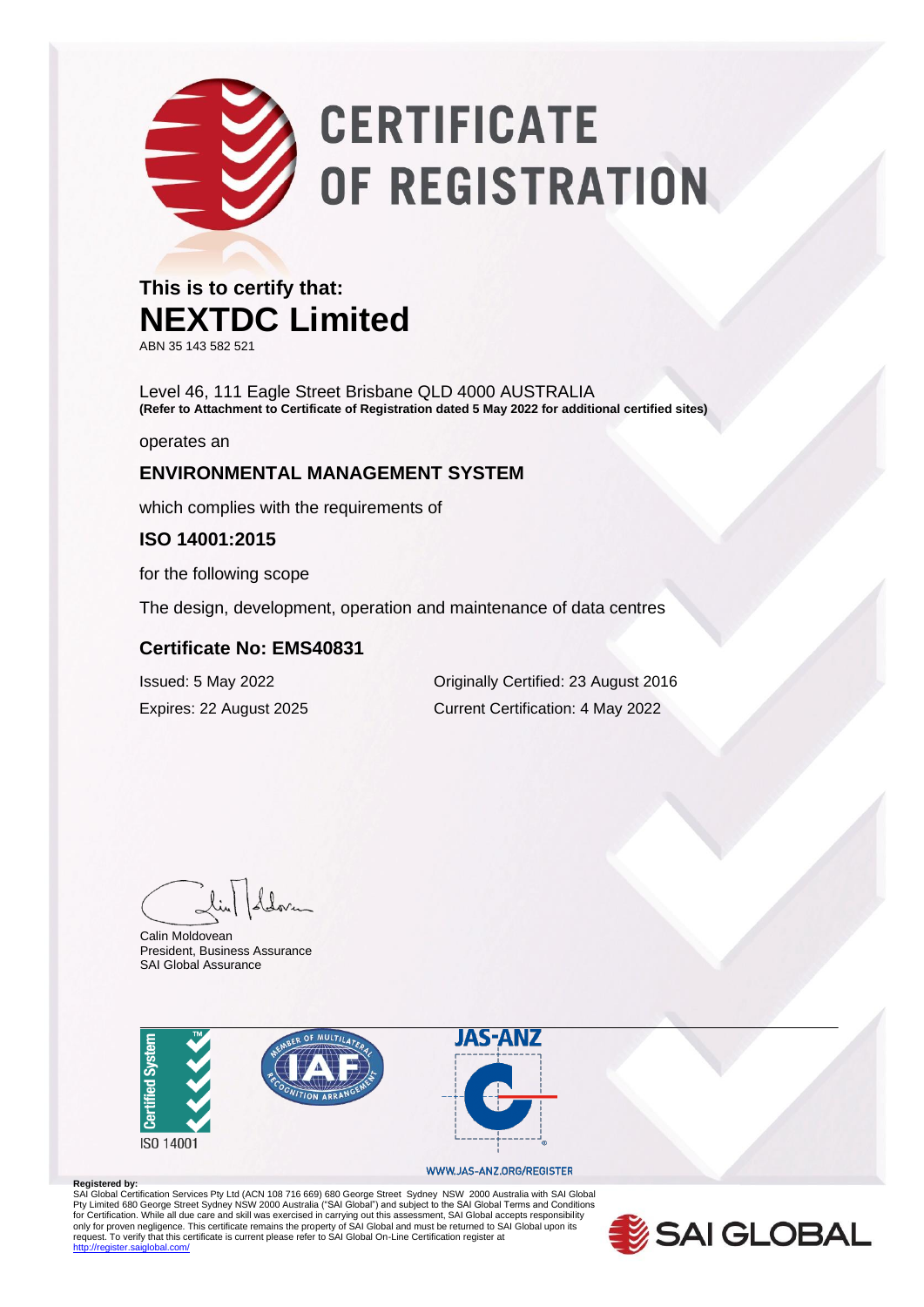

## **ATTACHMENT TO CERTIFICATE** OF REGISTRATION

These sites are registered under certificate No: EMS40831 issued on 5 May 2022.

## **NEXTDC Limited**

19 Battye Street Bruce ACT 2617 AUSTRALIA 6 - 8 Giffnock Avenue Macquarie Park NSW 2113 AUSTRALIA 4 Eden Park Drive Macquarie Park NSW 2113 AUSTRALIA 20 Wharf Street Brisbane QLD 4001 AUSTRALIA 454 St Pauls Terrace Fortitude Valley QLD 4006 AUSTRALIA 826 Lorimer Street Port Melbourne VIC 3207 AUSTRALIA 75 Sharps Road Tullamarine VIC 3043 AUSTRALIA 101 Malaga Drive Malaga WA 6944 AUSTRALIA 12 Newcastle Street Perth WA 6000 AUSTRALIA

These registrations are dependent on NEXTDC Limited maintaining their scope of registration to ISO 14001:2015.

**Registered by:**<br>SAI Global Certification Services Pty Ltd (ACN 108 716 669) 680 George Street Sydney NSW 2000 Australia with SAI Global<br>Pty Limited 680 George Street Sydney NSW 2000 Australia ("SAI Global") and subject for Certification. While all due care and skill was exercised in carrying out this assessment, SAI Global accepts responsibility<br>only for proven negligence. This certificate remains the property of SAI Global and must be r

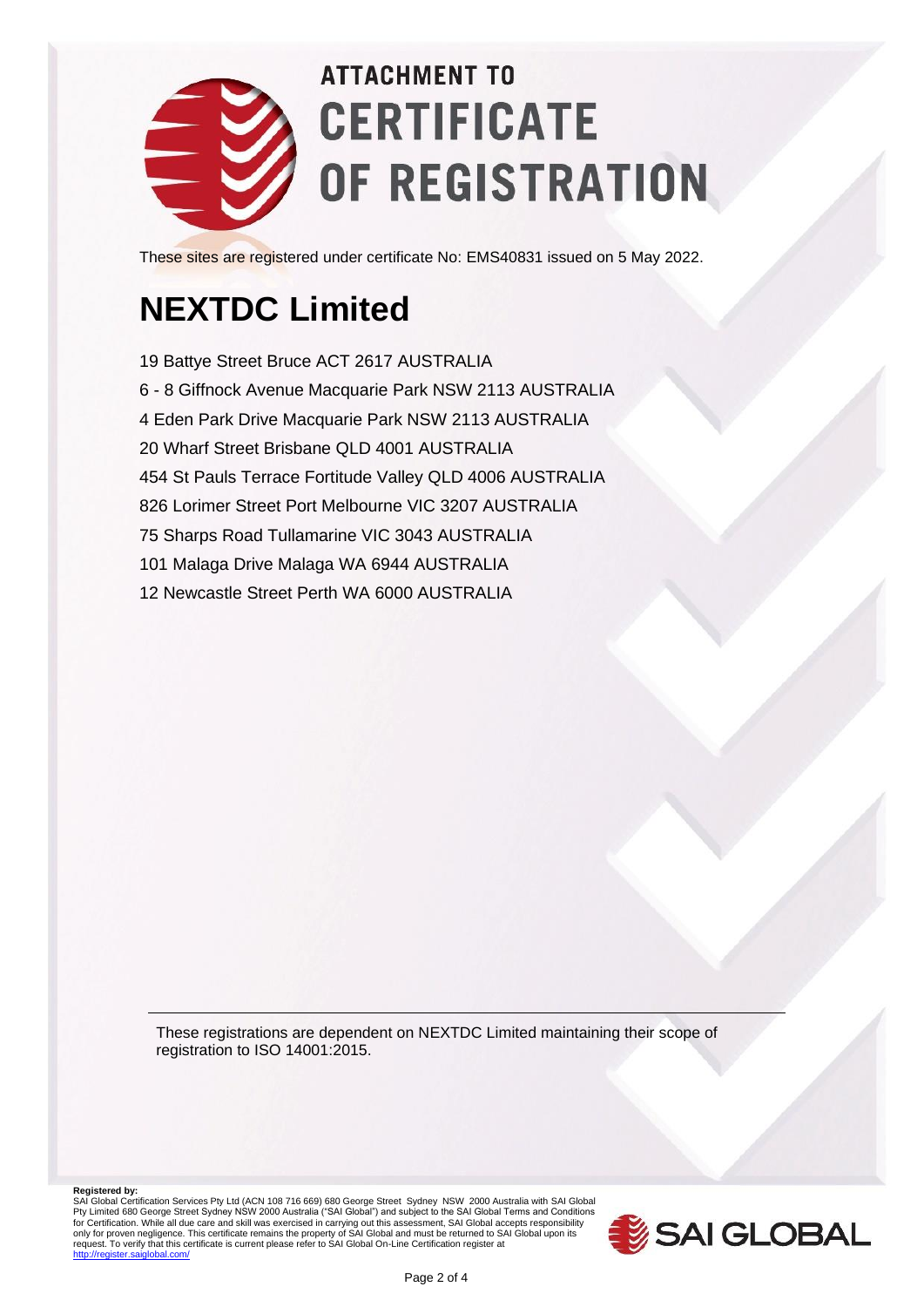

## **ATTACHMENT TO CERTIFICATE** OF REGISTRATION

These sites are registered under certificate No: EMS40831 issued on 5 May 2022.

### **NEXTDC Limited**

| <b>SAI Site Cert no.</b> | <b>Certified Site Details</b>                                     | <b>Effective Date</b> |
|--------------------------|-------------------------------------------------------------------|-----------------------|
| C-301107                 | 19 Battye Street Bruce ACT 2617 AUSTRALIA                         | 4 May 2022            |
|                          | Site Scope:<br>Operation and maintenance of data centres          |                       |
| C-707857                 | 6 - 8 Giffnock Avenue Macquarie Park NSW 2113<br><b>AUSTRALIA</b> | 4 May 2022            |
|                          | Site Scope:<br>Operation and maintenance of data centres          |                       |
| C-301108                 | 4 Eden Park Drive Macquarie Park NSW 2113<br><b>AUSTRALIA</b>     | 4 May 2022            |
|                          | Site Scope:<br>Operation and maintenance of data centres          |                       |
| C-707858                 | 20 Wharf Street Brisbane QLD 4001 AUSTRALIA                       | 4 May 2022            |
|                          | Site Scope:<br>Operation and maintenance of data centres          |                       |
| C-786409                 | Level 46, 111 Eagle Street Brisbane QLD 4000<br><b>AUSTRALIA</b>  | 4 May 2022            |
|                          | Site Scope:<br>The design, development of data centres            |                       |

These registrations are dependent on NEXTDC Limited maintaining their scope of registration to ISO 14001:2015.

Registered by:<br>SAI Global Certification Services Pty Ltd (ACN 108 716 669) 680 George Street Sydney NSW 2000 Australia with SAI Global<br>Pty Limited 680 George Street Sydney NSW 2000 Australia ("SAI Global") and subject to t